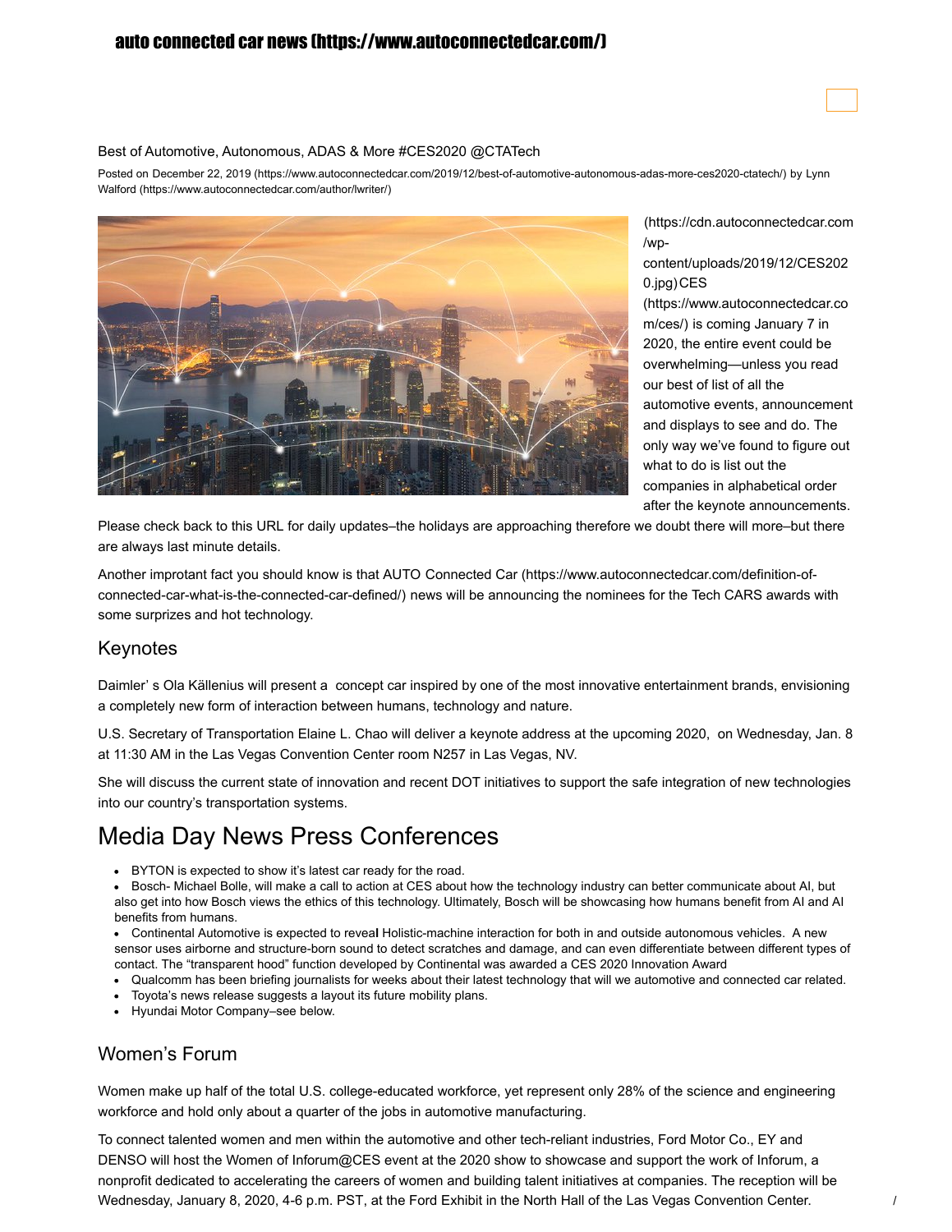## AEye

AEye announced it has integrated Infineon's AURIX™ TC35xx microcontroller into AEye's iDAR™ platform to ensure a robust, software-definable platform that is functionally safe for automated and autonomous vehicle initiatives. The companies will showcase the sensor fusion at the Infineon Westgate Pavilion booth #1700 and AEye booth #7538 in LVCC North Hall at CES, January 7-10, 2020.

iDAR (Intelligent Detection and Ranging) is a groundbreaking 2D/3D in-sensor perception system, which combines software extensibility, artificial intelligence and smart, agile sensors to deliver better information faster to self-driving vehicles. AURIX is a 32-bit Infineon microcontroller designed to deliver performance and safety to the automotive industry.

## ANSYS

ANSYS will showcase comprehensive simulation solutions that are accelerating the coming mobility revolution during CES 2020. ANSYS will showcase offerings that are shaping the transformation of connected, autonomous, shared and electric transportation.

From start-ups to industry giants like BMW and Volkswagen Motorsport, customers rely on ANSYS' industry-leading simulation solutions to advance product development and bring their safe and reliable products to market faster. During CES, ANSYS' booth will feature the record-shattering Volkswagen Motorsport ID.R electric race car along with autonomous, electrified and connected robots, an interactive kinetic display, interactive touch-screen demo stations and more.

Beyond the booth, ANSYS' Mobility Tour will provide attendees with interactive glimpses into the ongoing collaborations that are shaping emerging innovations in autonomy, 5G and electrification. Highlights from the ANSYS booth and Mobility Tour include:

**BMW**: Insight into ANSYS and BMW's collaboration involving ANSYS Autonomy. *LVCC – ANSYS Booth 3310 and BMW Booth Silver 3*

**FLIR Systems**: Demonstration of ANSYS Autonomy with a physics-based thermal camera model enabling the validation of automotive systems. *LVCC ANSYS Booth 3310 and FLIR Systems Booth 8528*

**Edge Case Research –** Demonstration of ANSYS SCADE Vison powered by Hologram for edge case detection in AV perception systems as part of a highway driving autonomous closed-loop demonstration. *LVCC – ANSYS Booth 3310*

- **NXP Semiconductors**: Live demonstration showcasing ANSYS Autonomy running on the NXP BlueBox for simulating virtual miles driven, and high-fidelity physics closed-loop, open-loop, SiL & HiL simulations. *LVCC – ANSYS Booth 3310*
- **Blackberry Limited (QNX)**: Demonstration of a lane departure warning system that features the digital safety workflow provided to validate the advanced driver-assistance systems features in closed-loop simulation. *LVCC – QNX Booth 7515*

**AEye**: Demonstration of AEye iDAR technology using the VRXPERIENCE and SPEOS elements of ANSYS Autonomy that showcases hazard detection in a virtual world. *LVCC – ANSYS Booth 3310 and AEye Booth 7538* 

**Embotech**: Motion planning demonstration combining GPS information with sensor information for predictive path planning. *LVCC – ANSYS Booth 3310 and Westgate Booth 1228*

## Ambarella

Ambarella, Inc.n AI vision silicon company, will demonstrate advanced ADAS (https://www.autoconnectedcar.com/adas[advanced-driver-assistance-sytems-definition-auto-connected-car/\)](https://www.autoconnectedcar.com/adas-advanced-driver-assistance-sytems-definition-auto-connected-car/) and AD applications based on Ambarella's CVflow® SoC family at a private event during CES 2020 in Las Vegas.

Key third-party demonstrations include:

- Mercedes-Benz will demonstrate its CV2-based Cargo Recognition and Organization System (CoROS):
- ADAS software supplier HELLA Aglaia will feature its latest suite of deep learning ADAS algorithms including multi-class object detection, detection of driving area limitations, depth estimation, and classification of traffic lights and traffic signals
- Korea-based StradVision will demonstrate its suite of front ADAS and driver monitoring system (DMS) algorithms running on a single CV22..
- Israel-based EyeSight's driver monitoring solution (DMS) will be shown on a system with three cameras.
- Israel-based Brodmann 17's ADAS solutions suite will showcase the company's deep learning algorithms which include vehicle detection, distance estimation, and real-time forward collision warning running on a CV22 SoC.

Other live demonstrations will include camera-based electronic mirrors with blind spot detection (BSD) and intelligent around view monitoring (AVM).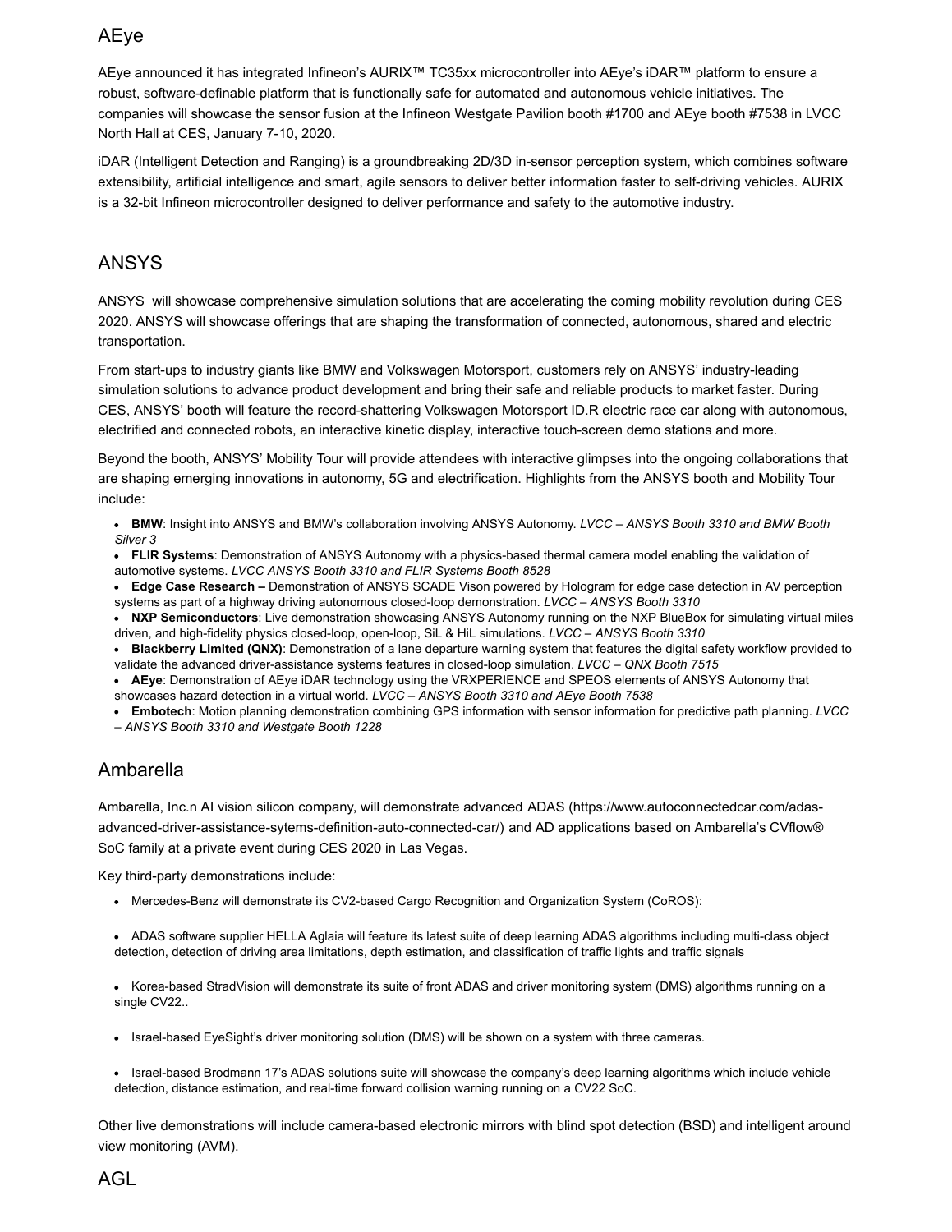Automotive Grade Linux (AGL), a cross-industry effort developing an open source platform for all connected car technologies, will be at CES 2020 demonstrating open source infotainment and instrument cluster applications along with 20+ connected car demonstrations developed by AGL members.

The AGL Booth in the Westgate Hotel Pavilion #1815 will feature a 2020 Toyota RAV4 with an AGL-based multimedia system that is currently in production, a 2020 Mazda CX-30 showcasing a proof of concept (POC) demo using new AGL reference hardware, and automotive technology demonstrations by: AISIN AW, DENSO, DENSO TEN, Igalia, IoT.bzh, LG Electronics, Mazda, Microchip, NTT DATA MSE, OpenSynergy, Panasonic, Renesas, SafeRide Technologies, Suzuki, SYSGO, Tuxera and VNC Automotive. The booth will be open to the public during CES show hours from January 7-10, 2020.

### BlackBerry:

BlackBerry Limited announced it will showcase the latest in next-generation security and transportation solutions at CES 2020. Mapping to BlackBerry's vision of securing a connected future, the company's presence at this year's conference will center on industry leading AI-driven security innovations, and the role disruptive technologies play in the evolution of smart auto and transportation.

2019 was a landmark year for BlackBerry, with the integration of BlackBerry Cylance and the launch of BlackBerry Intelligent Security and BlackBerry Labs. Powered with advanced machine learning and artificial intelligence capabilities, BlackBerry is building these technologies into its full suite of products for the IoT, guaranteeing companies and users across the globe have access to the intelligent security solutions needed to stay safe and secure in our hyperconnected world.

### Blaize GSP

Blaiz™ will demo its Blaize Graph Streaming Processor™ (GSP™) architecture at CES 2020. A next-generation computing architecture designed for AI workloads, the Blaize offering tackles the economic and technical barriers to widespread AI adoption, addressing energy, cost and complexity challenges.

At CES, Blaize will showcase a range of existing and new AI use cases in the automotive and smart vision segments where the company has been engaged with early access customers for the past 12 months.

#### **Featured Demos with Blaize Ecosystem**

The Blaize booth will feature demonstrations by Blaize, partners, and customers that showcase applications using Blaize GSP architecture to overcome AI processing cost, size and efficiency barriers and provide competitive advantage.

Presentations and demonstrations at the Blaize booth will include:

- *Automotive* use cases including AI-powered cabin monitoring, advanced driver-assist, object detection, sensor fusion, and more.
- *Smart vision* use cases including robot/machine vision, multi-object detection, 3-D stereo camera vision, behavioral analysis, and more.

## BMW Free Rides in BMW i3 Urban Suite

The BMW Group will be presenting its visionary approaches to creating the mobility experience of the future at CES.

The BMW Group stand showcases this change in perspective, while experiences and practical demonstrations anchor it in reality for the visitors from all over the world.

#### **A highlight of this year's CES: the BMW i3 Urban Suite.**

For seven years, the BMW i3 has played the role of iconic ambassador for electric driving pleasure, sustainability and intelligent connectivity in urban areas. These qualities have helped to make it the world's best-selling electric car in the premium compact segment.

In preparation for the CES, a fleet of standard BMW i3 cars were converted into Urban Suites in Munich then brought to Las Vegas, where they can also be seen gracing the city's streets. Indeed, anyone wishing to be chauffeur-driven to their desired destination can use a special app to order one of the BMW i3 Urban Suites.

The car will offer its passenger a first-hand experience of the BMW Group's innovative and sustainable mobility concept, while clearly demonstrating that luxury travel in the future will have nothing to do with vehicle size.

The BMW i3 Urban Suite is just one of the highlights of the BMW Group stand at CES 2020 in Las Vegas. Comprehensive information on all elements of the vehicle will be available when the show opens on 7 January.

Bosch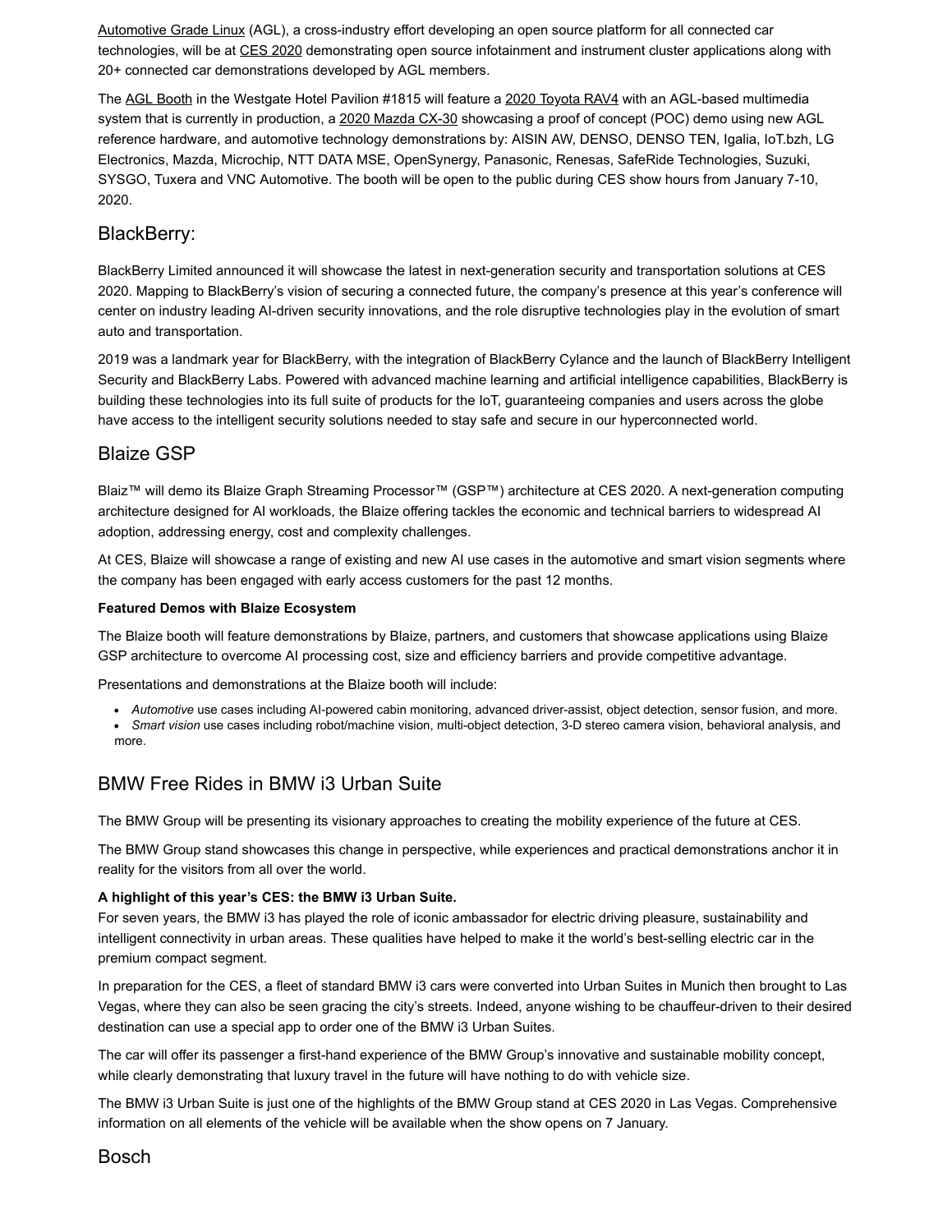Bosch is presenting connected products for mobility and the home. Among the highlights at the trade fair are solutions that either make use of artificial intelligence (AI) or that were developed or manufactured with its help. The international supplier of technology and services wants to make AI safe, robust, and explainable, whether in manufacturing, smart homes, or automated driving.

Based on eyelid movements, direction of gaze, and sitting position, this Bosch vehicle interior monitoring system detects when the driver is drowsy or looks at a smartphone – and alerts the driver to critical situations. It also monitors the vehicle interior to determine how many occupants are present and where they are seated. It automatically activates stored personal settings such as seat position. In the future, when vehicles are in partially automated driving mode for sections of the journey such as on the freeway, the driver monitoring system will become an indispensable partner: the camera will ensure that the driver can safely take the wheel again at any time.

Bosch Multimedia division also received the coveted Best of Innovation award. Details will be provided when the show starts. Both innovations were also designated Honorees in one additional category. The third Honoree will also be announced at the start of the show. It concerns a Bosch solution from the healthcare sphere.

### Bertrandt HARRI

The international engineering partner Bertrandt will be displaying its technologies at the CES in Las Vegas for the first time. At the show, Bertrandt will also be celebrating the world premiere of its HARRI innovation platform for autonomous, electric and connected vehicles, which it has developed entirely in-house. With this showpiece, Bertrandt looks to demonstrate its technological expertise along the entire value chain of future mobility concepts.

The HARRI platform highlights Bertrandt's combined application of current industry mega-trends such as digitization, autonomous driving, connectivity, and electric mobility in a vehicle. In addition to addressing the automotive sector, Bertrandt also offers possible solutions for municipal infrastructure, logistics companies, and passenger transportation.

## Bridgestone

Bridgestone Corporation (Bridgestone), the world's largest tire and rubber company, announced it will make its first-ever appearance at the annual Consumer Electronics Show (CES) in Las Vegas, Jan. 7-10, 2020. As part of its interactive showcase, the company will spotlight a number of mobility solutions that enable an autonomous future with a focus on extended mobility, improved safety and increased efficiency.

- Bridgestone Airless Tires for Extended Mobility.
- Proactive Smart Tire Technology for Improved Safety.
- Webfleet Solutions for Increased Efficiency.

Las Vegas Convention Center (LVCC), North Hall, Booth 4619.

### Daimler

The Mercedes-Benz show stand invites visitors into a world of forward-looking mobility. Visitors will be able to experience the highlights of the product and technology brand EQ – the all-electric EQC 400 4MATIC (combined power consumption: 20.8- 19.7 kWh/100 km; combined CO2 emissions: 0 g/km)\*, the Vision EQS and also the new, futuristic concept vehicle. The 2020 show stand will give visitors the opportunity to dive into an adventure world, underscoring the consistent enhancement of the Mercedes-Benz trade show concept. The focal point comprises the brand world as well as its products, services and innovations.

## Fisker Ocean Waves Hit the Vegas Shore

Fisker Inc. – designer and manufacturer of the world's most emotion-stirring, eco-friendly electric vehicles and advanced mobility solutions – is announcing that the Fisker Ocean all-electric luxury SUV will make its public debut at Consumer Electronics Show 2020 in Las Vegas. On the heels of the latest news surrounding the world's most sustainable vehicle and reservations opening worldwide, Fisker is also revealing its unique partnership with Electrify America, the largest, open DC Fast charging network for EVs in the United States. Drivers will enjoy a frictionless charging experience and more than 200 miles of range from 30 minutes of charging. The two companies are also working together on further reducing charge times without compromising battery life.

### Foresght

Foresight Autonomous Holdings Ltd. an innovator in automotive vision, announced today that its wholly owned subsidiary, Eye-Net Mobile Ltd., will present the software development kit (SDK) configuration of its Eye-Net Protect accident prevention solution for the first time at CES 2020, January 7–10, in booth #1307 at the Westgate Las Vegas.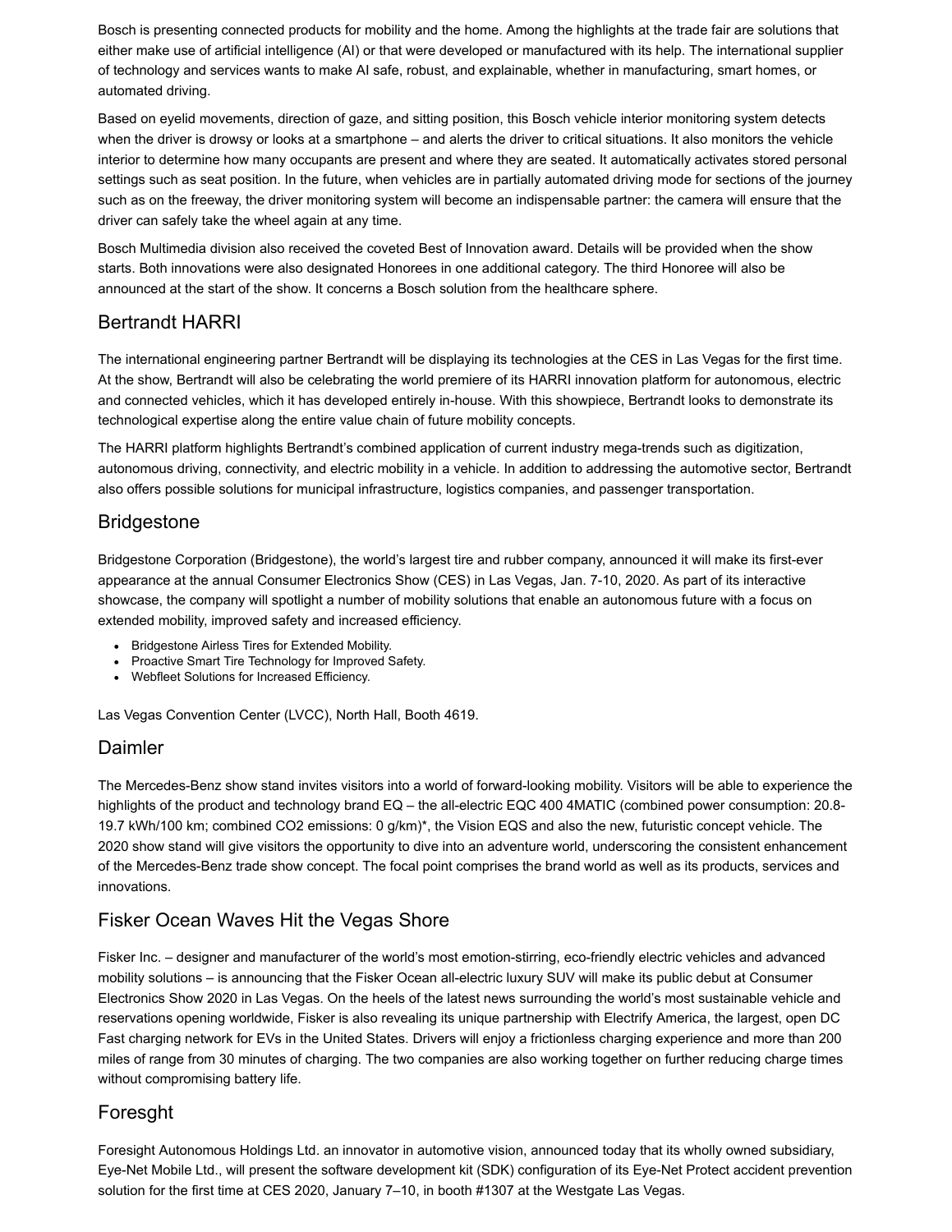Eye-Net Protect is a cellular-based vehicle-to-everything (V2X) accident prevention solution designed to protect the most vulnerable road users in real time—including pedestrians, cyclists, scooter drivers and car drivers—by providing collision alerts when the road users have no direct line of sight. An SDK configuration indicates commercial engagement readiness and will allow Eye-Net Mobile to integrate its solution with leading location-based applications, such as navigation, ridesharing, parking and fitness applications.

The Company will also reveal its new Eye-Net Protect driving simulator, giving CES visitors an exciting driver-seat experience of protected driving using the V2X system.

#### Honda

Honda's exhibit at CES 2020 will feature global debuts of concepts that integrate connected, autonomous, shared, and electric (CASE) technologies into new mobility products and services. The exhibit will also showcase Honda Xcelerator's Industrial Innovation Pavilion and highlight the company's continued evolution of Safe Swarm, the V2X connected safety system currently testing on U.S. Route 33 in Ohio. CES attendees can experience demonstrations and simulations of technology concepts at Honda's booth #7900 in the North Hall of the Las Vegas Convention Center, January 7-10, 2020.

Honda's Augmented Driving Concept features a seamless transition from autonomous to semi-autonomous driving operation. TCES attendees can experience a simulated demonstration of the Augmented Driving Concept.

Honda will preview a mobility ecosystem forecast for the year 2035 and beyond with fully autonomous vehicles, shared autonomous mobility, and an aerial mobility infrastructure. In the Future Honda Mobility VR demonstration, CES attendees can experience a journey through the urban future with a V2X system safely navigating the drive, encounter an Autonomous Shared Mobility Pod, and take flight in a personal vertical takeoff & landing (VTOL) vehicle.

Honda Xcelerator, a global open innovation program from Honda Innovations, will debut collaborations at CES 2020 with startups focused on augmenting human capabilities and devices that enhance workplace ergonomics for the manufacturing environment. Honda Xcelerator also will showcase soon-to-be commercialized technologies based on successful collaborations with Drivemode, a startup that develops and operates smartphone-based connected services, and SoundHound Inc., the leading innovator in voice-enabled AI and conversational intelligence technologies.

Honda will show advancements in the following technology prototypes as the company works toward real-world applications and commercialization.

Honda is creating convenient renewable energy solutions that will be on display in its Energy Management Concept. The exhibit demonstrates Honda's vision for when people have 24/7 access to renewable energy that can be used anytime and anywhere with complete confidence.

The company has been developing the Honda Mobile Power Pack, a portable, swappable, rechargeable battery that has an output of 1kWh or more. When multiple Honda Mobile Power Packs are used simultaneously, they can power electric motorcycles, small-sized electric mobility products, and even become a stable supply of electricity in people's homes.

Honda has been preparing infrastructure for the connected autonomous future and will show the progress of its Honda SAFE SWARM® and "Smart Intersection" prototype safety system. Using V2X technology, Honda SAFE SWARM® allows vehicles to communicate with surrounding vehicles and share key information such as location and speed. With this information, along with the sensor suite on the vehicle, the driver or automated vehicle systems can determine the safest course of action to prevent collisions and reduce traffic congestion. Over the past year, Honda has been evaluating SAFE SWARM® in a real-world environment on the 33 Smart Mobility Corridor near the Honda R&D center in Ohio, and will show its progress in developing merge assist and lane optimization technologies.

Additionally, Honda will show a red light runner detection scenario of its "Smart Intersection" technology, which is currently being tested in a real-world environment in Marysville, Ohio.

#### Hyundai Mobis

Hyundai Mobis (KRX:012330) will participate in CES, will showcase the evolution of future mobility technology. The world of new mobility, which has compressed the core technologies of Hyundai Mobis, i.e. autonomous driving, connectivity and electrification, will unfold before the audience.

It will display new technologies, such as M.Vision S, the autonomous driving-based mobility concept for urban sharing, and the hydrogen fuel cell system, at CES, the world's greatest tradeshow for consumer technology, which will be held at the Las Vegas Convention Center, the US for four days starting on January 7, 2020.

People visiting the Hyundai Mobis booth are expected to see the world of the new concept of mobility, which combines autonomous driving with connectivity and the hydrogen fuel cell system.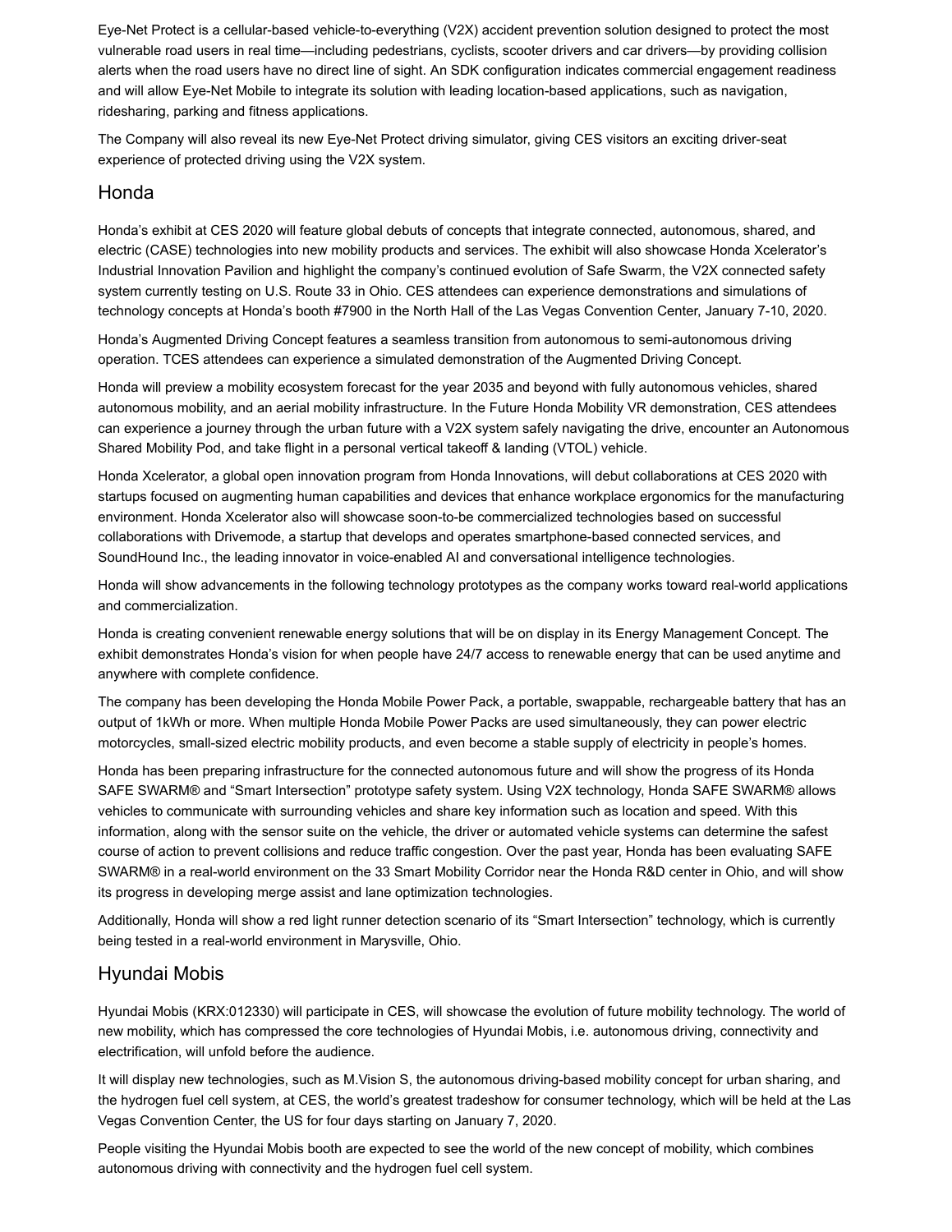## Hyundai Motor Co.

Hyundai Motor will take the stage at CES 2020 to present its vision for mobility and cities of the future.

Hyundai will unveil its first concept Personal Air Vehicle (PAV) as part of the Urban Air Mobility (UAM) landscape. The use of airspace is expected to alleviate road congestion and give back quality time to city commuters.

Hyundai's vision continues with its Purpose Built Vehicle (PBV). This highly customizable concept with autonomous driving feature allows for limitless possibilities to turn the vehicle to be more than just a means of transportation.

These two smart mobility devices will come together at the Hub, which will be located throughout cities in the future and used as community spaces.

#### Intel

This year, Intel's CES news conference will feature Intel CEO Bob Swan, Client Computing Group Executive Vice President Gregory Bryant and Data Platforms Group Executive Vice President Navin Shenoy, along with several special guests. During an action-packed 45 minutes, Intel will highlight how it is infusing intelligence across the cloud, the network, the edge and everything in between – opening a world of opportunity and innovation for customers and partners.

#### **North Hall #7506**

There will be a up-close look at how Mobileye's technology will impact people and society. A purpose-built see-through car, along with hands-on demonstrations, an up-close look at production ADAS from Mobileye's ecosystem, spotlights and plenty of video explainers.

## Karamba Hacking

Karamba Security will unveil at CES 2020 a portfolio of products and services that enables vendors to seamlessly protect their connected devices. The portfolio covers the entire device lifecycle, from design to post-production. The portfolio does not require changes to R&D processes and has a feather-light footprint on the device itself, in order to not derail the device performance.

Karamba Security will present this portfolio of security solutions at CES 2020, North Hall, Booth #5931, January 7-10, in Las Vegas. Joining Karamba's portfolio of runtime integrity in production, the new product suite will arm manufacturers with the security validation they need to ensure that their connected devices are secured during the design development phase. Another part of the offering will communicate with the cloud and will continuously detect threat indicators. This intelligence alerts the security operations center of suspicious behavior on the device and fleet level

## Nissan Free Ice Cream

Nissan's vision for the future of mobility will come to life at CES 2020 through a series of immersive and spirited exhibits – ranging from the zero-emission Nissan Ariya Concept to an electric ice cream van and a golf ball that always finds the cup.

Guests will be able to experience omotenashi – true Japanese hospitality – during their stay at the Nissan booth. The booth features exhibits that engage all five senses and show how advanced vehicle technologies can power and add excitement to everyday life. Highlights will include:

The Nissan Ariya Concept, bringing together advanced technologies on an all-new EV platform, is making its North American debut at the Las Vegas trade show. The zero-emission crossover embodies the Nissan Intelligent Mobility, representing an expansive lineup of technologies and services that promise customers an innovative, future-thinking driving and ownership experience.

Frosty treats dispensed by Nissan's zero-emission ice cream van

A golf ball inspired by Nissan's ProPILOT 2.0 advanced driver assistance technology, which guarantees you'll sink your putt each time

- Selfies taken at the speed of Nissan's Formula E race car
- Acoustic meta-materials that ensure a quiet cabin and a serene ride
- Displays of Nissan's new Formula E and the Nissan LEAF e+ electric vehicles

## On Semi

**Venetian 3302,** ON Semiconductor driving energy efficient innovations, will showcase a wide range of innovative technologies for smart homes, connected buildings and personal IoT at CES 2020.

Recognized as a leading provider of detectors for LiDAR, the company will demonstrate the industry's first, high-resolution, wide field-of-view (FoV) Single Photon avalanche diode (SPAD) array family designed for short-, mid- and long-range LiDAR applications.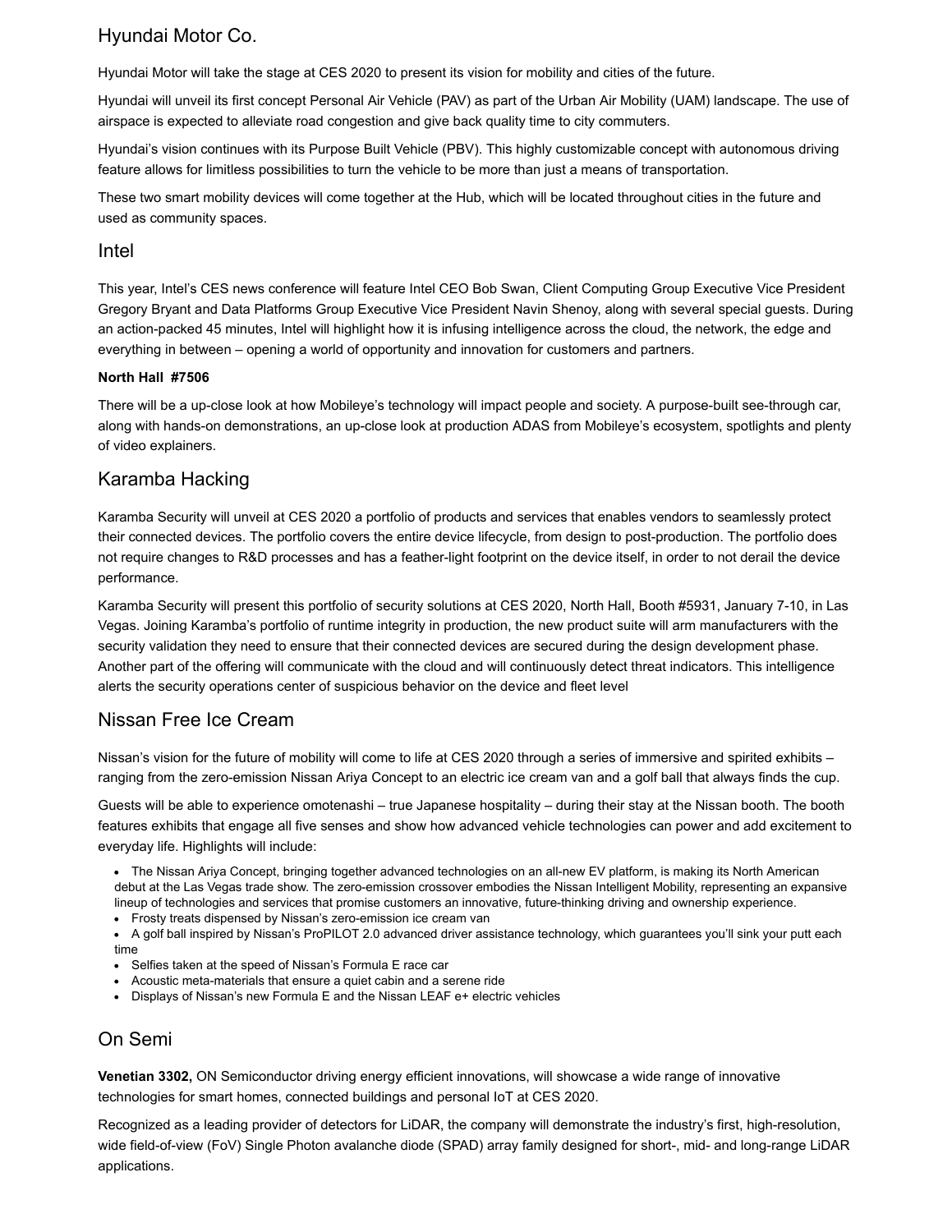SPAD arrays are low-light photon detectors that produce simultaneous monochromatic images and depth maps of a scene, making them ideal for time-of-flight (ToF) applications. Low density versions of the technology have been used in consumer applications, but these devices do not work beyond 2 meters and are not reliable enough in bright lighting conditions. The new devices are far more flexible and can be used with a variety of scene illumination architectures for ToF including scanning and flash. An evaluation kit featuring the new technology will be showcased during CES 2020.

Completing the comprehensive line-up of automotive imaging technology will be a number of other demonstrations. These will include an 8.3MP advanced driver assistance system (ADAS) automotive image sensor performing in low light and foggy environments in RGB and NIR+ modes, and a 12MP image sensor for driver and occupant monitoring that is intended to address the needs of the emerging robot taxi market. A tabletop racetrack will demonstrate the global and rolling shutter performance of the sensor in an HDR setting.

## NXP & SafeRide

SafeRide™ Technologies, the first company to offer a multi-layer and holistic anomaly detection and threat prevention solution, and NXP® Semiconductors today announced the integration of **vSentry™ Edge AI** – an embedded behavioral profiling and anomaly detection solution for connected vehicles with the NXP vehicle network processors.

Based on SafeRide's vXRay™ AI technology, and combined with the NXP vehicle network processors, vSentry Edge AI delivers real-time advanced vehicle health monitoring capabilities and provides valuable insights for OEMs on cybersecurity, predictive maintenance and vehicle performance.

PreAct's first-of-its-kind technology is using extremely high-speed sensors and processors to monitor a very close area around a vehicle. Within this zone, the system identifies, classifies, and reacts to threats in milliseconds. The goal is to prepare a vehicle and occupant for an imminent crash, prior to it occurring. With PreAct's unique ability to determine a collision, with certainty, up to 250 milliseconds prior to it happening, the company envisions being able to take a number of steps to protect a vehicle's occupants. In the quarter-second timeframe before a crash, it would be possible to cinch seat belts, deploy newly designed slower inflating airbags, deploy external airbags, and more. While a quarter second doesn't sound like much time, current safety systems don't engage until after a collision has already begun to occur. And because of this after-the-fact timeline, current airbags must be deployed with explosive force, in order to be fully inflated in time to catch an occupant.

## PreAct Gets into ADAS Safety Act

PreAct Technologies will be demoing in South Hall, #MP26064.PreAct's first-of-its-kind technology is using extremely highspeed sensors and processors to monitor a very close area around a vehicle. Within this zone, the system identifies, classifies, and reacts to threats in milliseconds. The goal is to prepare a vehicle and occupant for an imminent crash, prior to it occurring. With PreAct's unique ability to determine a collision, with certainty, up to 250 milliseconds prior to it happening, the company envisions being able to take a number of steps to protect a vehicle's occupants. In the quarter-second timeframe before a crash, it would be possible to cinch seat belts, deploy newly designed slower inflating airbags, deploy external airbags, and more. While a quarter second doesn't sound like much time, current safety systems don't engage until after a collision has already begun to occur. And because of this after-the-fact timeline, current airbags must be deployed with explosive force, in order to be fully inflated in time to catch an occupant.

### Raven

Raven Connected announce that Raven+, its newest product, will be unveiled for the first time at the Consumer Electronics Show (CES) in January 2020. This latest product from the connected video telematics company features major advances in driver and vehicle safety, perfect for individuals or fleets.

Based on Raven, the company's original all-in-one connected vehicle system for consumers and businesses, Raven+ features a sleek, new hardware design with a bigger screen, driver assistant displays, and an innovative thermal mitigation design that allows the device to operate in even the hottest environments.

Raven+ leverages the GPU on the Qualcomm® Vision Intelligence Platform based on the Qualcomm® APQ8056 chip and Qualcomm® AI Engine to provide improved power efficiency and AI performance. Raven+ cameras incorporate Mapbox's Vision SDK to perform road-facing AI and simultaneously detect and encode roadway events. The Vision SDK detects impending collisions, tailgating, stop sign roll-throughs, and speed signs in real-time, relaying the information instantly to drivers and passengers, while documenting the roadway data for fleet managers and operators.

## Rinspeed Transport Concept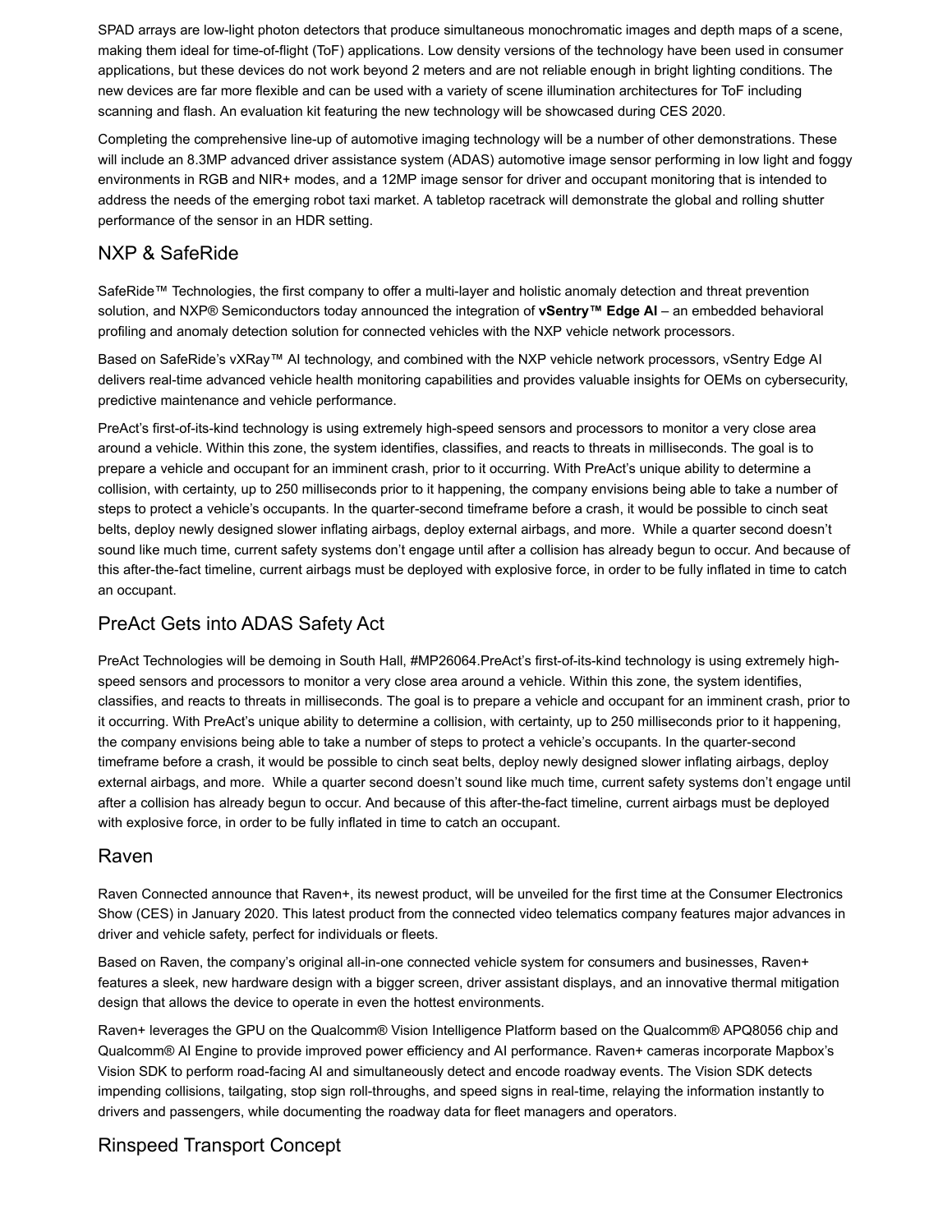Together with Ibeo Automotive and other partners, Swiss ideas factory Rinspeed will present a simple, fast, safe, and costefficient transport concept at the Consumer Electronics Show (CES) 2020 – the Rinspeed MetroSnap. Hamburg LiDAR specialist Ibeo controls the eyes and brain for autonomous driving. Using the solid-state LiDAR sensor ibeoNEXT and the associated localization system, the MetroSnap is also capable of capturing complex situations in city centers with a wide variety of road users. The vehicle features flexible use of different structures, and fulfills different transport demands for people and goods, depending on the time of day and current requirements.

The "4D solid-state" LiDAR sensors from Ibeo are the eyes of the Rinspeed MetroSnap. They enable a 360° field of vision for reliable capturing of the static and dynamic environment around the vehicle platform in 4D resolution. This makes the MetroSnap capable of grasping complex situations in city centers involving a wide variety of road users such as cyclists and pedestrians. The Rinspeed MetroSnap is a Stage 5 autonomous vehicle – that is, a human driver is no longer required.

The MetroSnap uses a localization approach from Ibeo that is more precise than regular GPS localization. The system also uses a digital map with landmarks that are utilized by LiDAR sensors for geopositioning. This means that the environment captured by the LiDAR sensors is continuously being compared with the landmarks on the map to determine the exact position of the vehicle.North Hall at **Stand #3738**, where they will present an exclusive live demo of their new LiDAR sensor. You can find the Rinspeed MetroSnap in the North Hall at **Stand #8516**.

### SilC & Varroc.

SiLC Technologies, Inc., (SiLC), the leading provider of integrated single-chip FMCW LiDAR solutions, and Varroc Lighting Systems, a leading global supplier of innovative exterior vehicle lighting systems and electronics, y announced they will demonstrate a seamless LiDAR integration into a production automotive headlamp at CES 2020.

The Varroc Lighting Systems headlamp is based on a sophisticated production LED design and leverages four of SiLC's silicon photonics FMCW vision chips providing a full 20 x 80-degree field of view (FOV) per headlamp.//

The demonstrations will take place at SiLC's Westgate Hotel penthouse suite from Tuesday, January 7 through Friday, January 10.

#### SVNET from StradVision with Ambarella

SVNet software from StradVision, an innovator in deep learning-based vision processing for AVs, will be used in an Ambarella ADAS and DMS demonstration vehicle. Ambarella's processors and software enable cameras to become more intelligent by extracting valuable data from high-resolution video streams.

During CES, a fully-optimized SVNet will be ported on Ambarella's CV22 system on chip (SoC), an example of the flexible nature of the StradVision software, as well as Ambarella's ability to accommodate sophisticated deep learning-based algorithms to execute complex functions necessary to operate AVs.

## Toyoda

This will be the first time Toyoda Gosei has exhibited at CES.

The company will show a novel material it has developed called e-Rubber, a next-generation rubber that moves with electricity. e-Rubber can function both as a soft, flexible and sensitive sensor and as an actuator capable of gentle, humanlike movements. Its use in haptics devices can provide a more realistic experience by adding the sense of touch to images (sight) and sound (hearing) in augmented reality (AR), which is expected to grow in use with the spread of 5G wireless technology.

In the automotive field, Toyoda Gosei's next-generation steering wheels and airbags for autonomous driving cars can be seen in the near-future interior model MX191 exhibited at the booth of Toyota Boshoku Corporation.

Toyota will be at CES to provide additional information pertaining to its new mobility ecosystem strategy. The company's press conference will be on January 6, 2020 at 1:00pm PST, to be live-streamed on Vimeo, in the Mandalay conference center, Oceanside A. From January 7-10, Toyota will have a display booth (#6919) in the North Hall of the Las Vegas Convention Center. Visitors attending the booth will experience a visual depiction of Toyota's ecosystem plans along with mobility products including, e-Palette, micro-Palette, LQ and Walking Area BEVs.

Also included in the booth will be two innovation areas:

- Toyota AI Ventures, Toyota's US based venture capital firm, will feature several portfolio companies along with an overview of its investment direction.
- Toyota IP Solutions, Toyota's newly formed patent team will provide information about the benefits of licensing the impressive IP from Toyota's accomplished R&D efforts.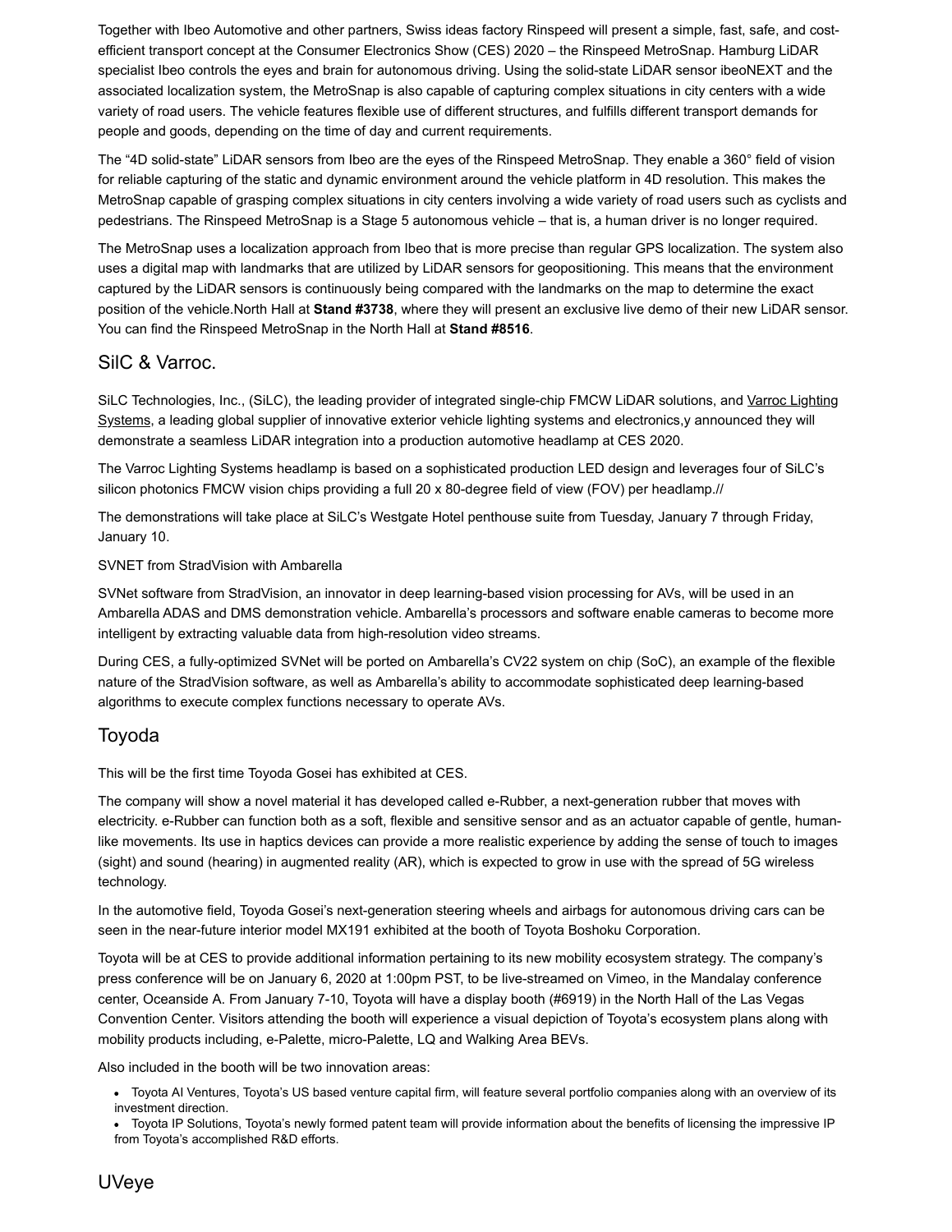Israel's UVeye plans to unveil an industry leading vehicle-inspection system based on deep-learning technology that can identify even the smallest exterior defects on any vehicle within seconds.

The company's Atlas 360-degree quality-control system will be shown for the first time in North America at CES 2020 in Las Vegas next month.

The UVeye system uses multiple high-resolution cameras to capture exterior assembly defects, post-production damage, missing components and other quality-related issues. Atlas generates thousands of images per second at multiple angles to detect scratches or dents as small as two millimeters in diameter.

#### Valens

Valens, the leader in ultra-high-speed in-vehicle connectivity, announced t that the company has been certified per ISO 26262 ASIL-B requirements for functional safety in automotive semiconductors. SGS-TÜV Saar GmbH, leader in the fields of testing, verification and certification, conducted the in-depth process that sanctioned and endorsed the company's functional safety systems and processes.

Valens is currently in the process of certifying its upcoming chipset, the VA6080. The Valens' VA6080 is designed to deliver resilient, ultra-high-speed in-vehicle connectivity for a range of applications. VA6080 brings a configurable physical layer (PHY), supporting PCIe Gen3, Gig Ethernet, audio and controls over UTP (unshielded twisted pair) infrastructure. It is optimized for multi-modem connectivity, shared remote storage and zonal architecture use cases.

#### **(LVCC, North Hall, Booth 9005) .**

#### Velodyne Lidar

Velodyne Lidar, Inc. will introduce and demonstrate its groundbreaking new lidar sensor technology at CES 2020 in the Las Vegas Convention Center North Hall – booth #7520. Velodyne will highlight its lidar technology that enables high-level Advanced Driver Assistance Systems (ADAS) for safe navigation and collision avoidance, all within compact form factors.

Velodyne will host an in-booth press conference to announce a breakthrough lidar sensor that sets a new industry benchmark for size, versatility and affordability, exciting new ADAS software, partnerships and customer relationships on Tuesday, January 7, at 11:00 a.m. PST.

Velodyne will demonstrate how its lidar sensors and Vella™ software can be applied to create powerful ADAS solutions with improved safety, including pedestrian and bicyclist avoidance, lane keeping assist, automatic emergency braking and more. Employing lidar, along with a few inexpensive cameras for redundancy, is a revolutionary approach to safety, allowing vehicles to detect and avoid objects in a range of environmental conditions and roadway settings. To achieve safe deployment of autonomous technology, most leaders agree redundant systems with both lidar and cameras are a must.

#### Veoneer

At CES 2020, Veoneer, will reveal how it believes daily driving in the future will change, showcasing a range of new driver support, collaborative driving and self-driving solutions that are set to become mainstream in the coming decade.

For the first time, Veoneer will demonstrate a new product on the roads of Las Vegas, which allows drivers to simply *push a button when driving* and then *take their hands off* the steering wheel and let the car safely handle parts of the daily commute.

The vehicles at the show will be equipped with sensors, computers and software that are either available today, or just around the corner. The demonstration vehicles at CES will feature the full Zenuity system software capability which will be commercially launched in 2020. In addition, Veoneer will demonstrate the increasing importance of data for the safety and convenience of tomorrow's traffic.

The new solution runs on software developed by Zenuity, the autonomous driving and assisted driving software developer co-owned by Veoneer and Volvo Cars. "The daily struggle with traffic jams is an unfortunate fact of life. This technology will make it better. Drivers and passengers will arrive at their destinations more relaxed and better prepared for whatever the rest of the day involves," said Dennis Nobelius, CEO of Zenuity.

Some of the other core technologies that will be highlighted, displayed and demonstrated by Veoneer at CES are next generation vision cameras and radars, 5G technology in partnership with Ericsson and Ericsson Connected Vehicle Cloud to enable and enhance Veoneer solutions, driver and in-cabin monitoring, and next generation thermal imaging.

#### Wind River

The Wind River exhibit highlights edge compute use cases across multiple mission-critical industries, with a special focus on automotive technologies.Demonstrations will showcase work with innovators such as Honda, Hyundai Autron, Intel, Intron, NXP, Renesas, Xilinx, Airbiquity, and Baidu. Wind River will be exhibiting at booth #9029 in North Hall.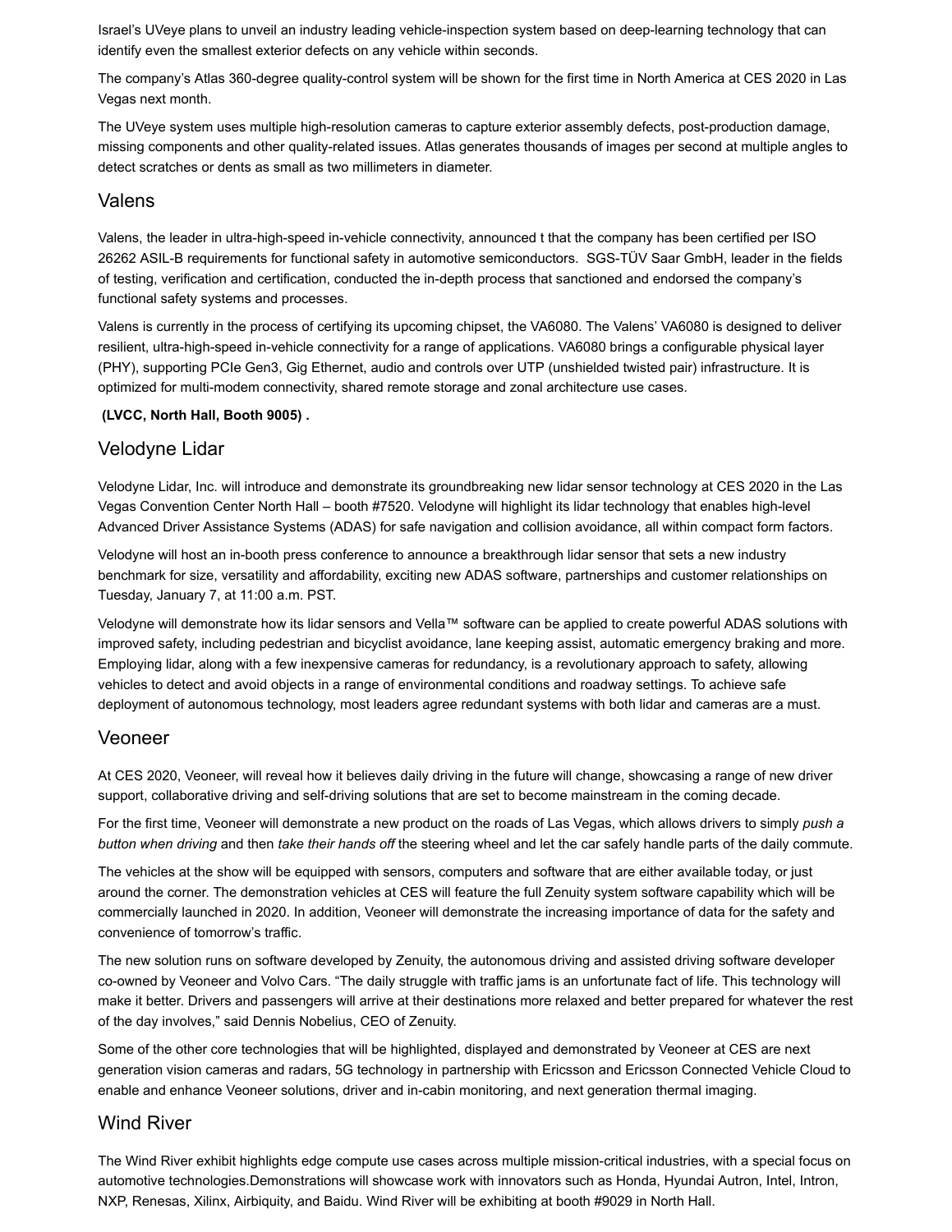Is there anything we forgot?—please write in any announcements that we may have missed. This is probably the most comprehenisve list going, please re-Tweet and like…

#### **Share this:**

- [n] [\(https://www.autoconnectedcar.com/2019/12/best-of-automotive-autonomous-adas-more-ces2020-ctatech/?share=linkedin&nb=1\)](https://www.autoconnectedcar.com/2019/12/best-of-automotive-autonomous-adas-more-ces2020-ctatech/?share=linkedin&nb=1)
- [\(https://www.autoconnectedcar.com/2019/12/best-of-automotive-autonomous-adas-more-ces2020-ctatech/?share=twitter&nb=1\)](https://www.autoconnectedcar.com/2019/12/best-of-automotive-autonomous-adas-more-ces2020-ctatech/?share=twitter&nb=1)

 [\(https://www.autoconnectedcar.com/2019/12/best-of-automotive-autonomous-adas-more-ces2020-ctatech/?share=facebook&nb=1\)](https://www.autoconnectedcar.com/2019/12/best-of-automotive-autonomous-adas-more-ces2020-ctatech/?share=facebook&nb=1)

#### **Related**



[\(https://www.autoconnectedcar.com/2018/](https://www.autoconnectedcar.com/2018/10/call-for-speakers-for-naias-automobili-d/) 10/call-for-speakers-for-naias-automobili $d/$ 

Call for Speakers for NAIAS AutoMobili-D [\(https://www.autoconnectedcar.com/2018/10/call](https://www.autoconnectedcar.com/2018/10/call-for-speakers-for-naias-automobili-d/)for-speakers-for-naias-automobili-d/) October 9, 2018 In "news"



[\(https://www.autoconnectedcar.com/2017/](https://www.autoconnectedcar.com/2017/10/connected-car-news-ff-dyson-toyota-idle-smart-aapex-samsung-delphi-robotic-parking-ey-synapse-drive-ai/) 10/connected-car-news-ff-dyson-toyotaidle-smart-aapex-samsung-delphi-roboticparking-ey-synapse-drive-ai/) Connected Car News: FF, Dyson, Toyota, Idle Smart, AAPEX, Samsung, Delphi, Robotic Parking, EY Synapse & Drive.ai [\(https://www.autoconnectedcar.com/2017/10/con](https://www.autoconnectedcar.com/2017/10/connected-car-news-ff-dyson-toyota-idle-smart-aapex-samsung-delphi-robotic-parking-ey-synapse-drive-ai/) nected-car-news-ff-dyson-toyota-idle-smartaapex-samsung-delphi-robotic-parking-eysynapse-drive-ai/) October 1, 2017 In "Embedded Chips"



[\(https://www.autoconnectedcar.com/2018/](https://www.autoconnectedcar.com/2018/06/best-of-tu-automotive-detroit-too-parkopedia-harman-mojio-otonomo-blackberry-qnx-morpace-affectiva-octo-telematics-adacore-allgo-embedded/) 06/best-of-tu-automotive-detroit-tooparkopedia-harman-mojio-otonomoblackberry-qnx-morpace-affectiva-octotelematics-adacore-allgo-embedded/) Best of @TU-Automotive Detroit Too: LexisNexis Parkopedia, HARMAN, Mojio, Otonomo, BlackBerry QNX, Morpace, Affectiva, Octo Telematics, AdaCore & AllGo Embedded [\(https://www.autoconnectedcar.com/2018/06/best](https://www.autoconnectedcar.com/2018/06/best-of-tu-automotive-detroit-too-parkopedia-harman-mojio-otonomo-blackberry-qnx-morpace-affectiva-octo-telematics-adacore-allgo-embedded/) -of-tu-automotive-detroit-too-parkopedia-harmanmojio-otonomo-blackberry-qnx-morpaceaffectiva-octo-telematics-adacore-allgoembedded/) June 6, 2018

In "news"

Posted in CES [\(https://www.autoconnectedcar.com/ces/\)](https://www.autoconnectedcar.com/ces/), news [\(https://www.autoconnectedcar.com/news/\)](https://www.autoconnectedcar.com/news/) | Tags: best [\(https://www.autoconnectedcar.com/tag/best/\),](https://www.autoconnectedcar.com/tag/best/) CES [\(https://www.autoconnectedcar.com/tag/ces/\)](https://www.autoconnectedcar.com/tag/ces/) | 2 Comments [\(https://www.autoconnectedcar.com/2019/12/best-of-automotive-autonomous-adas-more-ces2020-ctatech/#comments\)](#page-9-0)

« Autonomous & Self-Driving Vehicle News: Trends, Funding, Winners, ECUs & Partnerships [\(https://www.autoconnectedcar.com/2019/12/autonomous-self-driving-vehicle-news-trends-funding-winners-ecus-partnerships/\)](https://www.autoconnectedcar.com/2019/12/autonomous-self-driving-vehicle-news-trends-funding-winners-ecus-partnerships/) Connected Car News: eSync Alliance, Agero, Oracle, ams, Tyrata, Synopsys & Marelli

[\(https://www.autoconnectedcar.com/2019/12/connected-car-news-esync-alliance-agero-oracle-ams-tyrata-synopsys-marelli/\) »](https://www.autoconnectedcar.com/2019/12/connected-car-news-esync-alliance-agero-oracle-ams-tyrata-synopsys-marelli/)

# <span id="page-9-0"></span>2 thoughts on "Best of Automotive, Autonomous, ADAS & More #CES2020 @CTATech"

<span id="page-9-1"></span>[Lea CHEVRY \(http://www.tchek.eu/\)](http://www.tchek.eu/) says:

[January 2, 2020 at 6:32 pm \(https://www.autoconnectedcar.com/2019/12/best-of-automotive-autonomous-adas-more-ces2020-ctatech/#comment-3099\)](#page-9-1)

CES is coming January 7 in 2020, the entire event will be overwhelming. Please note that Tchek will be releasing the best of automotive inspection. We are launching a 3 step system that will revolutionize inspection in the automotive industry. A special #InnovationAward!

**[Reply \(https://www.autoconnectedcar.com/2019/12/best-of-automotive-autonomous-adas-more-ces2020-ctatech/?replytocom=3099#respond\)](https://www.autoconnectedcar.com/2019/12/best-of-automotive-autonomous-adas-more-ces2020-ctatech/?replytocom=3099#respond)**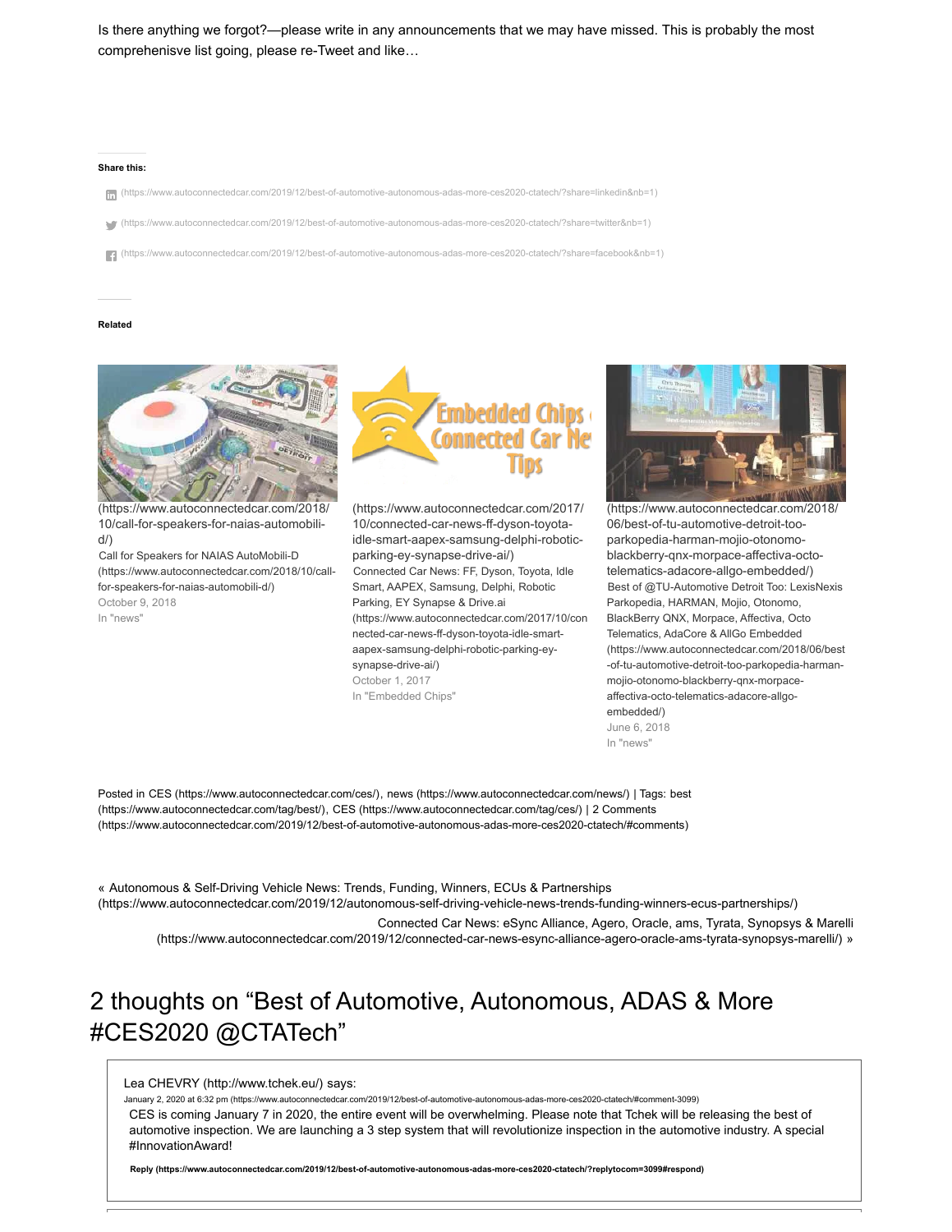<span id="page-10-0"></span>[December 28, 2019 at 12:05 pm \(https://www.autoconnectedcar.com/2019/12/best-of-automotive-autonomous-adas-more-ces2020-ctatech/#comment-3096\)](#page-10-0)

Wow thank you for this great list of CES exhibitors—it was really hard for me to figure out what automotive brands to visit—Now at least I have a start—Keep up the good work! I will check back for updates. You must have not taken a holiday break…

**[Reply \(https://www.autoconnectedcar.com/2019/12/best-of-automotive-autonomous-adas-more-ces2020-ctatech/?replytocom=3096#respond\)](https://www.autoconnectedcar.com/2019/12/best-of-automotive-autonomous-adas-more-ces2020-ctatech/?replytocom=3096#respond)**

## COMMENT: Let Us Know What You Think

Enter your comment here...

#### SUBSCRIBE TO NEWS

Subscribe to our **[newsletters. \(https://www.autoconnectedcar.com/subscribe-to-auto-connected-car-news-letters/\)](https://www.autoconnectedcar.com/subscribe-to-auto-connected-car-news-letters/)**

#### SOCIALIZE & SHARE

Twitter: [@aconnectedcar \(https://twitter.com/aconnectedcar\)](https://twitter.com/aconnectedcar) [LinkedIn \(https://www.linkedin.com/company/auto-connected-car-news\)](https://www.linkedin.com/company/auto-connected-car-news) Auto Connected Car [Google+ \(https://plus.google.com/+Autoconnectedcars\)](https://plus.google.com/+Autoconnectedcars)

**Search** 

#### RECENT NEWS

[NTSB Says Tesla X Crash Due to Dangerous Gaming & More \(https://www.autoconnectedcar.com/2020/02/ntsb-says-tesla-x-crash-due-to-dangerous-gaming](https://www.autoconnectedcar.com/2020/02/ntsb-says-tesla-x-crash-due-to-dangerous-gaming-mor/)mor/)

[Happy Leap Year Means Over 1 Million New Cars & Trucks Sold \(https://www.autoconnectedcar.com/2020/02/happy-leap-year-means-over-1-million-new-cars](https://www.autoconnectedcar.com/2020/02/happy-leap-year-means-over-1-million-new-cars-trucks-sold/)trucks-sold/)

[Sony Vision-S Developing in Austria \(https://www.autoconnectedcar.com/2020/02/sony-vision-s-developing-in-austria/\)](https://www.autoconnectedcar.com/2020/02/sony-vision-s-developing-in-austria/)

[Sit Tight and Don't Let the Bed Bugs Bite in Uber & Lyft \(https://www.autoconnectedcar.com/2020/02/sit-tight-and-dont-let-the-bed-bugs-bite-in-uber-lyft/\)](https://www.autoconnectedcar.com/2020/02/sit-tight-and-dont-let-the-bed-bugs-bite-in-uber-lyft/)

[Scientists Find Ride-Hailing Pollutes More & Creates More Traffic \(https://www.autoconnectedcar.com/2020/02/scientist-find-ride-hailing-pollutes-more-creates](https://www.autoconnectedcar.com/2020/02/scientist-find-ride-hailing-pollutes-more-creates-more-traffic/)more-traffic/)

#### PAGES

[About AUTO Connected Car News Tech CARS Awards \(https://www.autoconnectedcar.com/about-auto-connected-car-news-tech-cars-awards/\)](https://www.autoconnectedcar.com/about-auto-connected-car-news-tech-cars-awards/)

[ADAS Advanced Driver Assistance Systems – Definition AUTO Connected Car \(https://www.autoconnectedcar.com/adas-advanced-driver-assistance-sytems](https://www.autoconnectedcar.com/adas-advanced-driver-assistance-sytems-definition-auto-connected-car/)definition-auto-connected-car/)

[Archives \(https://www.autoconnectedcar.com/archives/\)](https://www.autoconnectedcar.com/archives/)

[Definition of Connected Car – What is the connected car? Defined \(https://www.autoconnectedcar.com/definition-of-connected-car-what-is-the-connected-car](https://www.autoconnectedcar.com/definition-of-connected-car-what-is-the-connected-car-defined/)defined/)

[How to Pitch and Contact AUTO Connected Car News for Coverage \(https://www.autoconnectedcar.com/how-to-pitch-and-contact-auto-connected-car-news](https://www.autoconnectedcar.com/how-to-pitch-and-contact-auto-connected-car-news-for-coverage/)for-coverage/)

[Manage Subscriptions \(https://www.autoconnectedcar.com/manage-subscriptions/\)](https://www.autoconnectedcar.com/manage-subscriptions/)

[New Services Available from AUTO Connected Car News \(https://www.autoconnectedcar.com/new-services-available-from-auto-connected-car-news/\)](https://www.autoconnectedcar.com/new-services-available-from-auto-connected-car-news/)

[Subscribe to AUTO Connected Car News-Letters \(https://www.autoconnectedcar.com/subscribe-to-auto-connected-car-news-letters/\)](https://www.autoconnectedcar.com/subscribe-to-auto-connected-car-news-letters/)

[Vote for 2019-20 Tech CARS \(https://www.autoconnectedcar.com/vote-for-2019-20-tech-cars/\)](https://www.autoconnectedcar.com/vote-for-2019-20-tech-cars/)

/